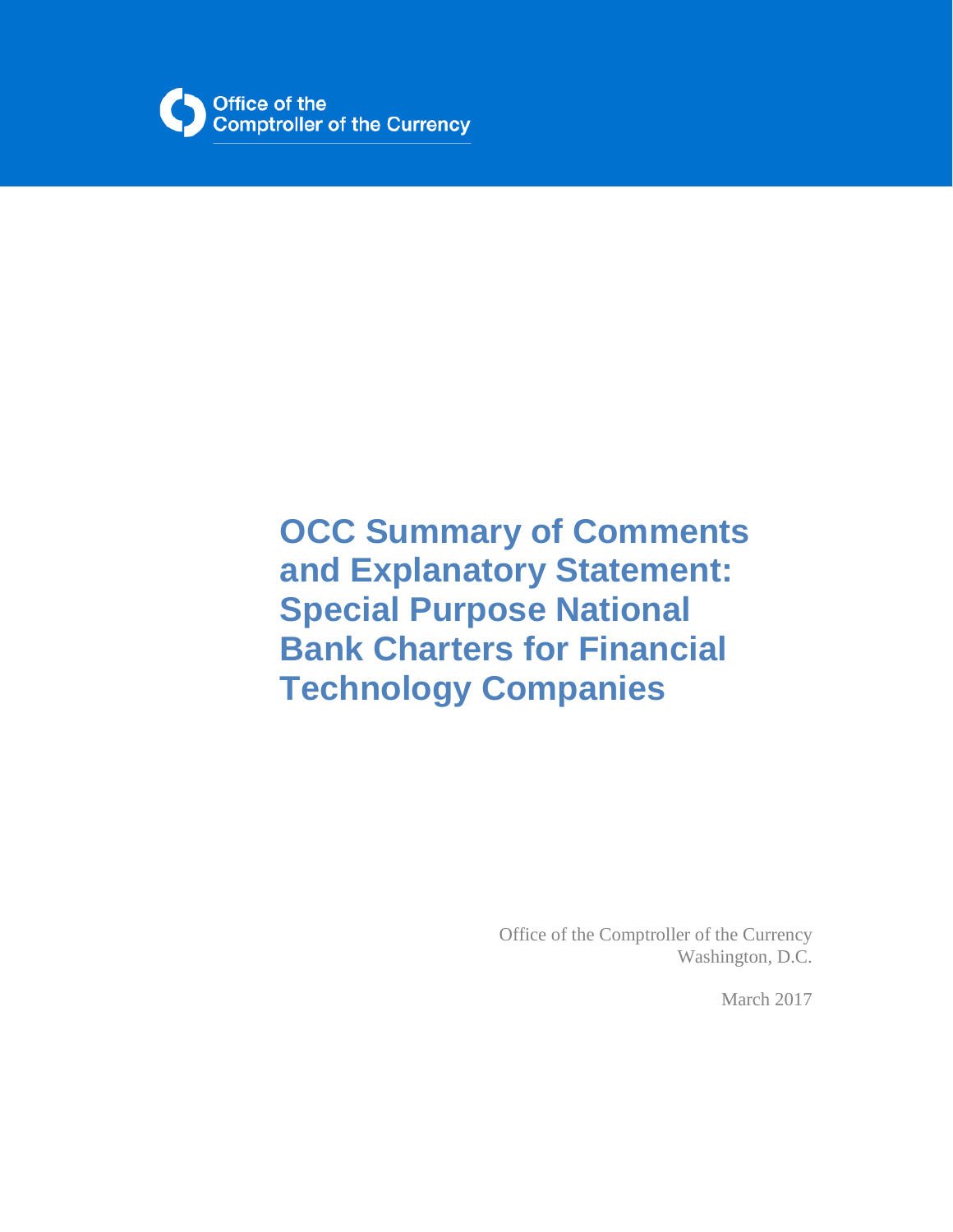## **Introduction**

The Office of the Comptroller of the Currency (OCC) has considered whether it is in the public interest to entertain applications for a special purpose national bank (SPNB) charter from financial technology (fintech) companies that engage in banking activities and meet the standards applicable to national banks. The OCC has carefully considered the issues outlined in and the comments received on the OCC's paper *[Exploring Special Purpose National Bank Charters for](https://www.occ.treas.gov/topics/bank-operations/innovation/comments/special-purpose-national-bank-charters-for-fintech.pdf)  [Fintech Companies](https://www.occ.treas.gov/topics/bank-operations/innovation/comments/special-purpose-national-bank-charters-for-fintech.pdf)* (SPNB Paper). This summary of comments and explanatory statement addresses key issues raised by commenters and explains the OCC's decision to issue for public comment a draft supplement to the *Comptroller's Licensing Manual* (Supplement) providing guidance to any fintech company that may wish to file a charter application.

The OCC will accept comments on the Supplement through close of business April 14, 2017. Comments should be submitted to [specialpurposecharter@occ.treas.gov.](mailto:specialpurposecharter@occ.treas.gov?subject=Comment%20on%20Draft%20Comptroller)

## **OCC Support for Responsible Innovation**

The OCC has long supported innovation in the national banking system. Federally chartered institutions have continually sought new approaches to meet the needs of customers and an evolving marketplace. It has been and remains the OCC's role to encourage and support institutions' efforts to engage in responsible innovation to meet the needs of consumers, businesses, and communities. The OCC's decision to issue the draft Supplement is consistent with that support. It is also one component of an initiative that began in 2015, when Comptroller of the Currency Thomas J. Curry announced<sup>[1](#page-1-0)</sup> the agency's efforts to better understand innovation occurring in the financial services industry and to develop a framework to support responsible innovation in the federal banking system. To gain a broad perspective, the OCC conducted extensive research and held numerous discussions with fintech companies, banks, community and consumer groups, academics, and other regulators. This work led to the publication of a paper, *Supporting Responsible Innovation in the Federal Banking System: An OCC Perspective*,<sup>[2](#page-1-1)</sup> outlining principles to guide the OCC's development of a responsible innovation framework. A wide range of stakeholders provided comments on that paper, including some who suggested the OCC consider issuing federal charters to fintech companies. Charter discussions continued at the [OCC's June 2016 Forum on Responsible Innovation.](https://www.occ.treas.gov/topics/bank-operations/innovation/innovation-forum-videos.html) Since then, there has been significant and growing interest in federal bank charters for fintech companies.

Work also has continued on the development of the OCC's framework to support responsible innovation. In October 2016, the OCC established a stand-alone Office of Innovation (Office) to serve as a clearinghouse for innovation-related matters and a central point of contact for OCC staff, banks, and nonbanks. The Office conducts outreach to a variety of financial services stakeholders and provides technical assistance and other resources for banks and nonbanks on

<span id="page-1-0"></span><sup>&</sup>lt;sup>1</sup> [Remarks](https://www.occ.treas.gov/news-issuances/speeches/2015/pub-speech-2015-111.pdf) by Thomas J. Curry, Comptroller of the Currency, Before the Federal Home Loan Bank of Chicago, August 7, 2015.

<span id="page-1-1"></span><sup>2</sup> OCC, *[Supporting Responsible Innovation in the Federal Banking System: An OCC Perspective](https://www.occ.treas.gov/publications/publications-by-type/other-publications-reports/pub-responsible-innovation-banking-system-occ-perspective.pdf)*, March 2016.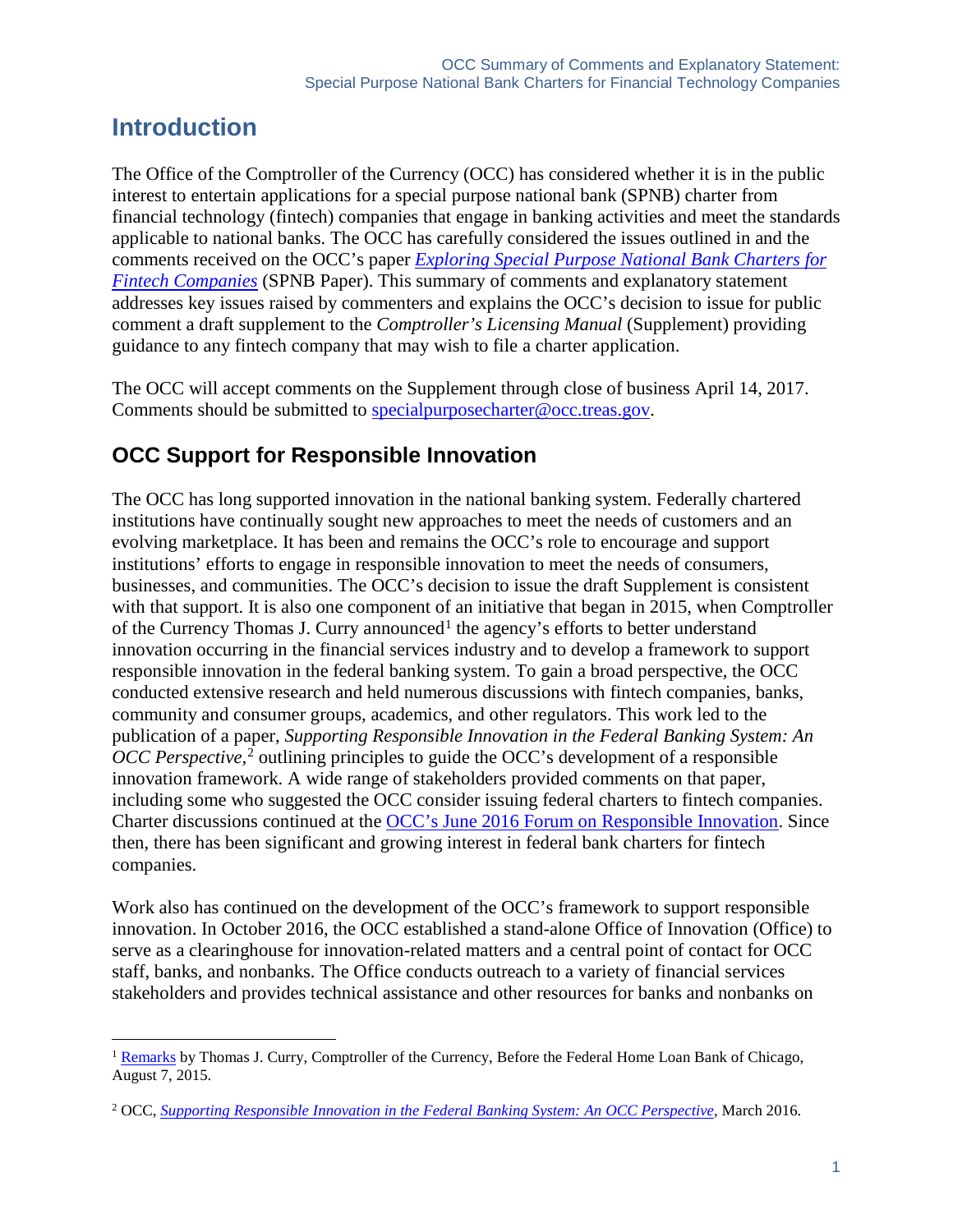the OCC's expectations and guiding principles regarding responsible innovation. The Office also promotes awareness of industry developments among OCC staff and other regulators.

### **SPNB Paper and SPNB Licensing Manual Draft Supplement**

In December 2016, Comptroller Curry [announced t](https://www.occ.gov/news-issuances/news-releases/2016/nr-occ-2016-152.html)hat the OCC would move forward with considering applications from fintech companies to become SPNBs. The OCC published and requested public comment on the SPNB Paper describing the issues associated with offering national bank charters to fintech companies.<sup>[3](#page-2-0)</sup> The paper described the OCC's legal authority to grant a national bank charter to companies with limited purposes and articulated what the OCC considers the requirements for obtaining a charter. In particular, the paper made clear that if the OCC grants a national charter to a particular fintech company, the agency will hold that institution to the same high standards of safety and soundness, fair access, and fair treatment of customers that all federally chartered institutions must meet.

The Comptroller also asked staff to develop the draft Supplement to provide guidance for evaluating fintech charter applications and to ensure that the agency considers safety and soundness, risk management, financial inclusion, and compliance with applicable consumer protection and other laws and regulations were it to entertain applications from fintech companies. The draft Supplement, informed by the comments received on the SPNB Paper, explains how the OCC would evaluate applications from fintech companies and the conditions for approving such charters. The OCC welcomes additional comments on the draft Supplement.

While the term "special purpose national bank" is used elsewhere in the OCC's rules and policies to refer to a number of types of special purpose national banks, for purposes of the draft Supplement and this statement, "SPNB" means a national bank that engages in a limited range of banking activities, including one of the core banking functions, but does not take deposits and is not insured by the Federal Deposit Insurance Corporation (FDIC). The draft Supplement applies specifically to the OCC's consideration of applications from fintech companies to charter an SPNB and does not apply to other types of special purpose banks described in the current *Comptroller's Licensing Manual*. [4](#page-2-1)

## **OCC Responses to Comments on SPNB Paper**

The OCC received more than [100 comment letters](https://www.occ.gov/topics/bank-operations/innovation/fintech-charter-comments.html) on the SPNB Paper. After considering those comments, the OCC states that in evaluating applications from fintech companies for an SPNB charter, the agency would be guided by certain threshold principles that inform the draft Supplement:

• The OCC will not allow the inappropriate commingling of banking and commerce.

<span id="page-2-0"></span><sup>3</sup> OCC, *[Exploring Special Purpose National Bank Charters for Fintech Companies](https://www.occ.gov/topics/bank-operations/innovation/comments/special-purpose-national-bank-charters-for-fintech.pdf)* (PDF), December 2, 2016.

<span id="page-2-1"></span><sup>&</sup>lt;sup>4</sup> For example, the draft Supplement would not apply to a fintech company that intends to engage in fiduciary activities and otherwise meets the requirements of a trust bank.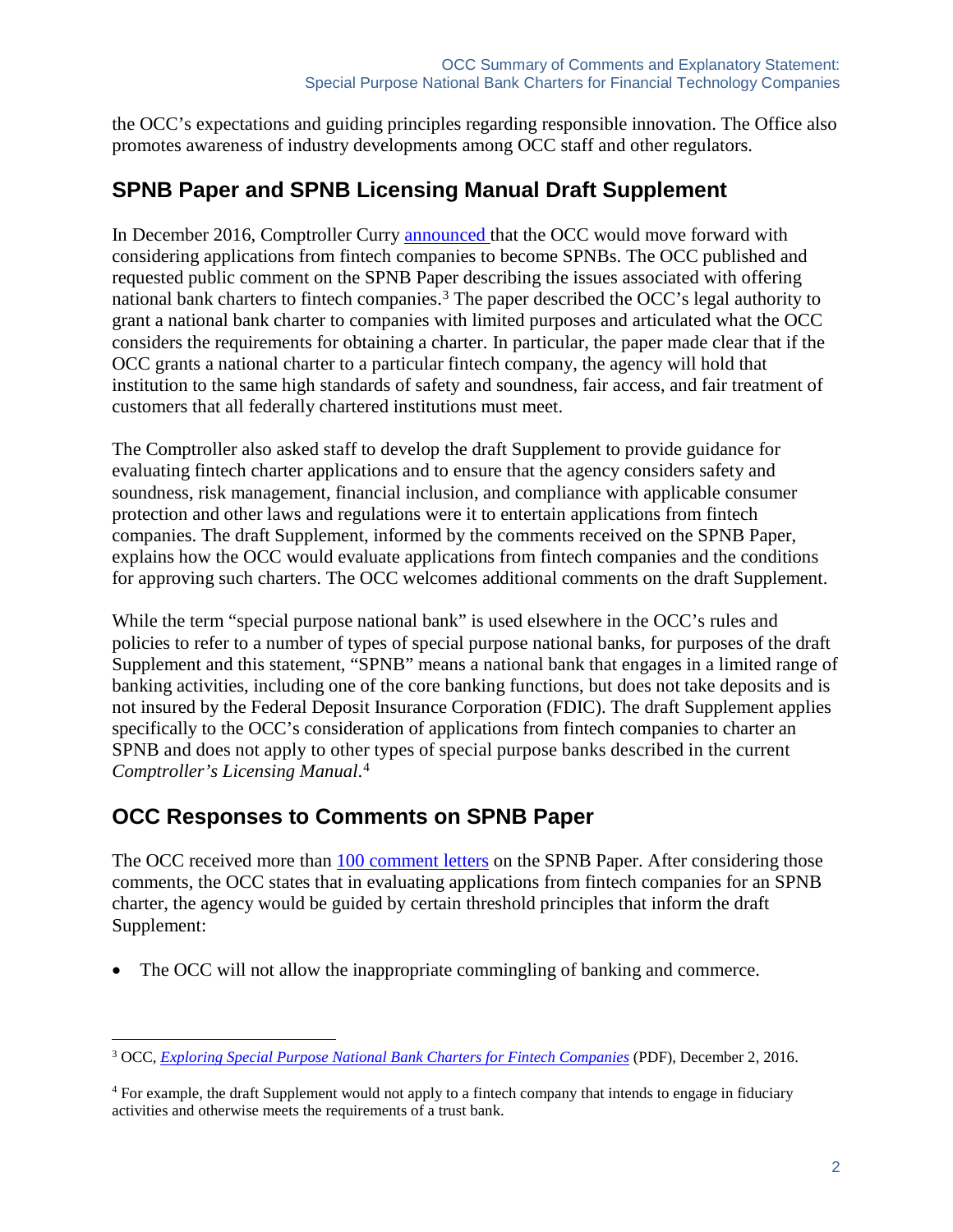- The OCC will not allow products with predatory features nor will it allow unfair or deceptive acts or practices.
- There will be no "light-touch" supervision of companies that have an SPNB charter. Any fintech companies granted such charters will be held to the same high standards that all federally chartered banks must meet.

Aligned with those principles, the OCC believes that making SPNB charters available to qualified fintech companies would be in the public interest. An SPNB charter provides a framework of uniform standards and robust supervision for companies that qualify. Applying this framework to fintech companies would help ensure that they operate in a safe and sound manner and fairly serve the needs of consumers, businesses, and communities. In addition, the OCC believes supervision by a federal regulator would promote consistency in the application of federal laws and regulations across the country.

Further, making charters available to qualifying fintech companies supports a robust dual banking system by providing these companies the option of offering banking products and services under a federal charter and operating under federal law, while ensuring essential consumer protections. This is the same choice Congress has made available to companies that deliver banking products and services in traditional ways.

Moreover, providing a path for fintech companies to become national banks can make the financial system stronger by promoting growth, modernization, and competition. The OCC believes that denying fintech companies this option could make the federal banking system less capable of adapting to evolving business and consumer needs. Additionally, the OCC's supervision of fintech companies chartered as SPNBs would deepen the agency's expertise in the emerging technologies that will be crucial to delivering banking products and services in the future.

Finally, the OCC believes innovation has the potential to broaden access to financial services. Many fintech companies state that they offer products and services that reach consumers who have had limited access to banks in the past. Chartering fintech companies increases the potential to reach consumers and thereby promote financial inclusion.

#### **General Comments**

Many commenters supported the OCC's decision to consider charter applications from fintech companies and noted many of the same public benefits cited by the OCC. For example, many agreed that a national charter would provide fintech companies with uniform, clear, and consistent supervision and regulation. Numerous commenters also viewed the national bank charter as a means to empower consumers and provide greater access to credit in underserved communities. Others said the availability of a national charter would spur innovation and encourage competition. One commenter pointed out that a federal charter would give the OCC a better-informed, direct view of innovations that are reshaping the financial system. Several commenters also noted that having a national bank charter would eliminate the need for state-bystate licenses, thereby reducing regulatory burdens and costs and facilitating growth.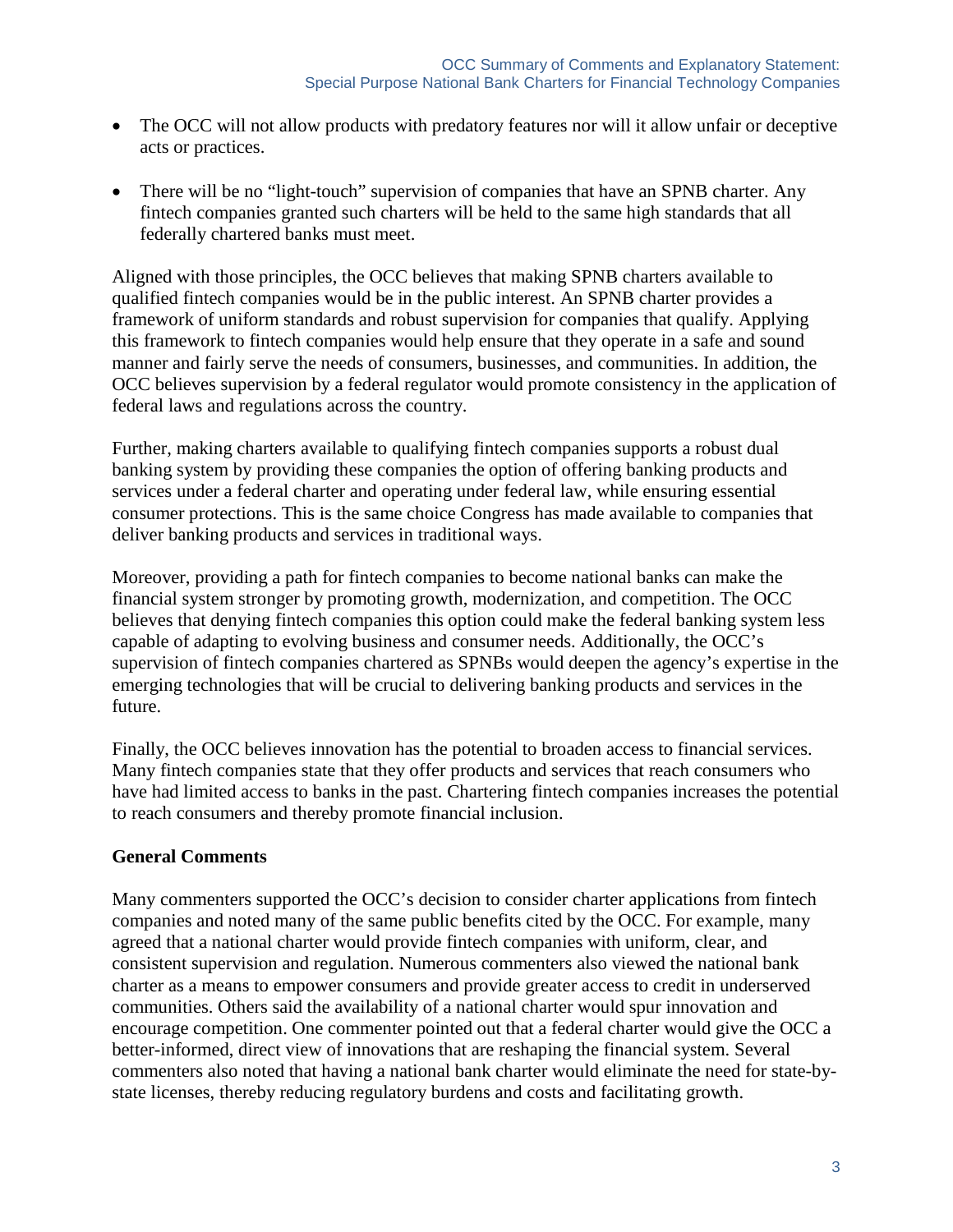Other commenters warned of possible risks of permitting fintech companies to operate as national banks. Some expressed concern about the potential for consumer harm, noting that a fintech company chartered as an SPNB could avoid consumer protections granted by state laws or federal laws that only apply to deposit-taking banks. Other commenters warned that the OCC has not limited SPNB charters to fintech companies, and thus the charters could be used by payday lenders.

In addition, several commenters expressed concern that the OCC's supervision of fintech companies chartered as national banks would be less stringent than the supervision fintech companies receive from state regulators today. Others were concerned SPNBs might receive less rigorous supervision than full-service national banks.

In contrast, some commenters were concerned that a rigid regulatory framework could stifle innovation and urged the OCC to provide flexible regulation tailored to the fintech company's business model and risks. Moreover, some argued that imposing standards that only the largest fintech companies could meet could lead to industry consolidation and ultimately less innovation.

Certain commenters opposed to the charter challenged the OCC's chartering authority and suggested that a national bank charter for fintech companies could undermine the separation of banking and commerce.

Charter proponents and critics alike urged the OCC to establish clear supervisory standards in advance and to make the charter approval process transparent. Many commenters supported requiring fintech banks to demonstrate a commitment to financial inclusion.

The following sections of this statement address these and other key issues raised by commenters.

#### **Consumer Protection**

Several commenters expressed concern that granting a national bank charter to a fintech company would allow such a company to avoid state laws designed to protect consumers. Other commenters argued that federal preemption of state law could encourage charter shopping. In particular, some commenters expressed concern that SPNBs would not be subject to state laws prohibiting unfair or deceptive acts or practices. Further, some commenters stated that granting a national bank charter to fintech companies would weaken states' ability to enforce consumer protection laws by removing their visitorial oversight, thereby making it more difficult to investigate and prosecute potential violations of law.

The OCC disagrees. Consumer protection laws and enforcement activities vary from state to state. A fintech company that is approved for a national bank charter would be subject to consistent federal consumer protection standards and federal supervision and regulation.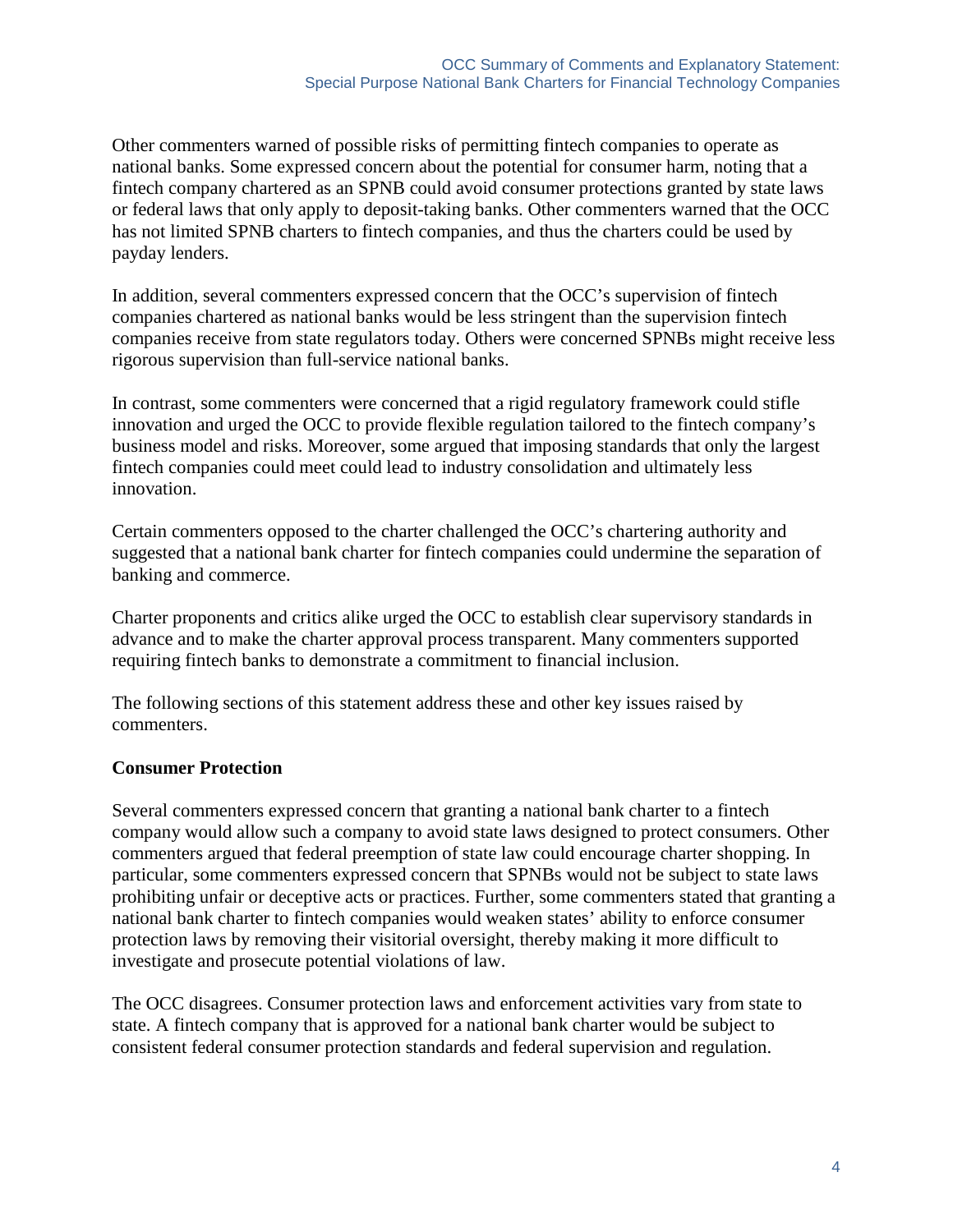With the passage of the Dodd–Frank Wall Street Reform and Consumer Protection Act of 2010 (Dodd–Frank Act), Congress expanded federal protections for consumers through the Consumer Financial Protection Act and the establishment of the Consumer Financial Protection Bureau (CFPB).[5](#page-5-0) Other federal laws also contain extensive protections for consumers. The Federal Trade Commission Act (FTC Act) provides that "unfair or deceptive acts or practices in or affecting commerce" are unlawful.<sup>[6](#page-5-1)</sup> The OCC enforces the FTC Act with respect to both insured and uninsured national banks<sup>[7](#page-5-2)</sup> and has taken a number of public enforcement actions against national banks for unfair or deceptive acts or practices.<sup>[8](#page-5-3)</sup> Many state laws prohibiting unfair or deceptive acts or practices borrow FTC Act language and explicitly reference FTC standards and related judicial precedents. Consequently, OCC enforcement actions under the FTC Act often address the same conduct as is covered under the state "mini-FTC Acts.["9](#page-5-4)

Congress has also carefully considered the OCC's use of federal preemption, and the Dodd-Frank Act clarified the standards and scope of the OCC's application of federal preemption for national banks and federal savings associations. The OCC acts in accordance with those provisions, which would also apply to the OCC's regulation of SPNBs. Thus, state law applies to an SPNB in the same way and to the same extent as it applies to other national banks. For example, state laws that address anti-discrimination, fair lending, debt collection, taxation, zoning, crime, and torts, generally apply to national banks and would also apply to SPNBs. In contrast to commenters' assertions, state laws that prohibit unfair or deceptive acts or practices, for example, business conduct laws that address consumer protection concerns such as material

<span id="page-5-0"></span> $<sup>5</sup>$  For example, in addition to prohibiting unfair or deceptive acts or practices, the Dodd–Frank Act prohibits</sup> "abusive" acts or practices as well. Dodd–Frank, section 1031, codified at 12 USC 5531. The Dodd-Frank Act also generally preserves any state law that affords consumers greater protection than Title X of the Act, including with respect to unfair, deceptive, or abusive acts or practices. The Dodd–Frank Act, section 1041(a)(2), codified at 12 USC 5551(a)(2). Title X, section 1011(a), codified at 12 USC 5491(a), created the CFPB.

<span id="page-5-1"></span> $6$  See 15 USC 45(a)(1) and 15 USC 45(n). See also "FTC Policy Statement on Unfairness," Federal Trade Commission (December 17, 1980); "FTC Policy Statement on Deception," Federal Trade Commission (October 14, 1983).

<span id="page-5-2"></span><sup>7</sup> See 12 USC 1818(b). OCC regulations regarding non-real estate and real estate lending, as well as the OCC's enforceable "Guidelines for Residential Mortgage Lending Practices," expressly reference the FTC Act standards. See 12 CFR 7.4008(c); 12 CFR 34.3(c); 12 CFR 30, appendix C. Further, OCC guidance also directly addresses unfair or deceptive acts or practices with respect to national banks. See OCC Advisory Letter 2002-3, "Guidance on Unfair or Deceptive Acts or Practices" (March 22, 2002); OCC Advisory Letter 2003-2, "Guidelines for National Banks to Guard Against Predatory and Abusive Lending Practices" (February 21, 2003) (OCC Advisory Letter 2003-2); OCC Advisory Letter 2003-3, "Avoiding Predatory and Abusive Lending Practices in Brokered and Purchased Loans" (February 21, 2003) (OCC Advisory Letter 2003-3); OCC Bulletin 2013-40, "Deposit Advance Products: Final Supervisory Guidance" (December 26, 2013) (OCC Bulletin 2013-40); OCC Bulletin 2014-37, "Risk Management Guidance: Consumer Debt Sales" (August 4, 2014) (OCC Bulletin 2014-37); and "Interagency Guidance Regarding Unfair or Deceptive Credit Practices" (August 22, 2014).

<span id="page-5-3"></span><sup>8</sup> For example, OCC actions have addressed national banks' failure to: provide sufficient information to allow consumers to understand the terms of the product or service being offered; adequately disclose when significant fees or similar material prerequisites are imposed in order to obtain the particular product or service being offered; and adequately disclose material limitations affecting the product or service being offered.

<span id="page-5-4"></span><sup>9</sup> Moreover, as explained in this statement, generally state laws prohibiting unfair or deceptive acts or practices are not preempted by either the FTC Act or the National Bank Act.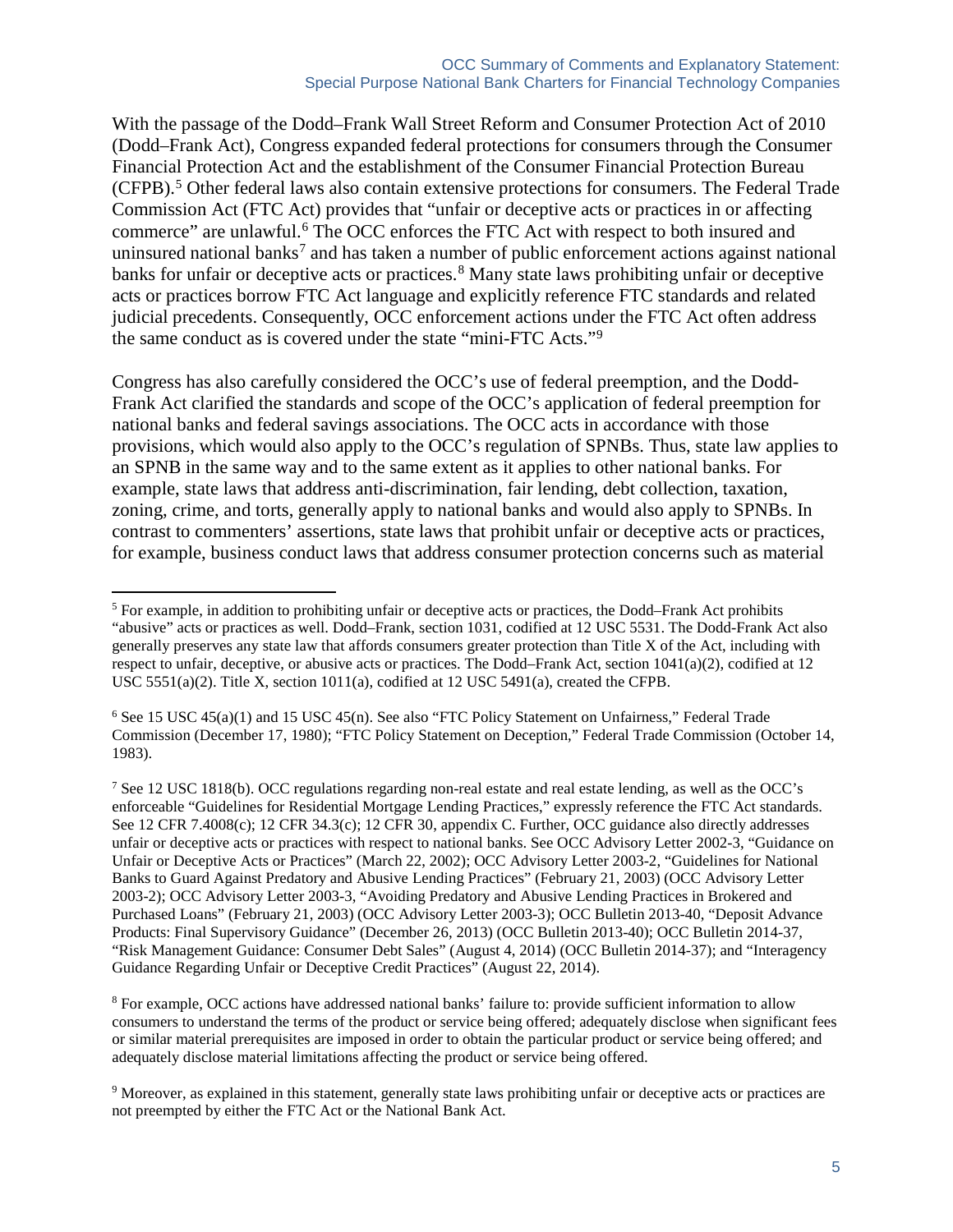misrepresentations and omissions about products and services in billing, disclosure, and marketing materials, generally would apply to national banks, including SPNBs. The OCC understands that this would be the result even when the language of the state statute does not specifically refer to banks. Moreover, to the extent that a state law prohibiting unfair or deceptive acts or practices applies to a national bank and provides consumers with the right to bring a lawsuit against the bank, that remedy would be available against an SPNB. In addition, to the extent that a state law prohibiting unfair or deceptive acts or practices applies to a national bank and authorizes the state attorney general to enforce the law through judicial action, the state attorney general could bring an action in court against an SPNB for violation of the law.[10](#page-6-0)

In addition to concerns regarding consumer protection laws, certain commenters expressed concerns that state laws establishing interest rate caps would be preempted for federally chartered banks. In particular, commenters warned that preemption and the availability of a fintech national bank charter could open the door for predatory lenders.

The OCC shares commenters' concerns about predatory lending and has taken significant steps to eliminate predatory, unfair, or deceptive practices in the federal banking system. For example, the OCC requires national banks engaged in lending to take into account the borrower's ability to repay the loan according to its terms.[11](#page-6-1) Additionally, the OCC has cautioned national banks about lending activities that may be considered predatory, unfair, or deceptive, and notes that many of these lending practices already are unlawful under existing federal laws and regulations, including the FTC Act, and otherwise present significant safety and soundness and other risks. The highlighted practices include those that target prospective borrowers who cannot afford credit on the terms being offered, provide inadequate disclosures of the true costs and risks of transactions, involve loans with high fees and frequent renewals, or constitute loan "flipping" (frequent refinancings that result in little or no economic benefit to the borrower that are undertaken with the primary or sole objective of generating additional fees).<sup>[12](#page-6-2)</sup> The OCC's policies establish that such practices conflict with the high standards expected of national banks and also present significant safety and soundness, reputation, and other risks.

The OCC does not approve charter applications from any company that plans to offer financial products and services with predatory, unfair, or deceptive features and so would not approve any such application from a fintech company. Further, the OCC takes appropriate supervisory action

<span id="page-6-0"></span> <sup>10</sup> See *Cuomo v. Clearing House Assn., LLC,* 557 U.S. 519 (2009).

<span id="page-6-1"></span><sup>&</sup>lt;sup>11</sup> See, e.g., 12 CFR 7.4008(b) (secured consumer lending); 12 CFR 34.3(b) (secured consumer real estate lending). In addition, insured depository institutions must consider, as part of prudent credit underwriting practices, "the borrower's overall financial condition and resources . . . and the borrower's character and willingness to repay as agreed." See 12 CFR 30, appendix A, "Safety and Soundness Standards." As described in the draft Supplement, the OCC could impose special conditions on SPNBs that are similar to certain laws that apply by statute to only insured banks, to the extent appropriate given the business model and risk profile of the applicant.

<span id="page-6-2"></span><sup>&</sup>lt;sup>12</sup> See OCC Advisory Letter 2000-7, "Abusive Lending Practices" (July 25, 2000); OCC Advisory Letter 2000-10, "Payday Lending" (November 27, 2000); OCC Advisory Letter 2003-2; OCC Advisory Letter 2003-3; OCC Bulletin 2013-40; OCC Bulletin 2014-37.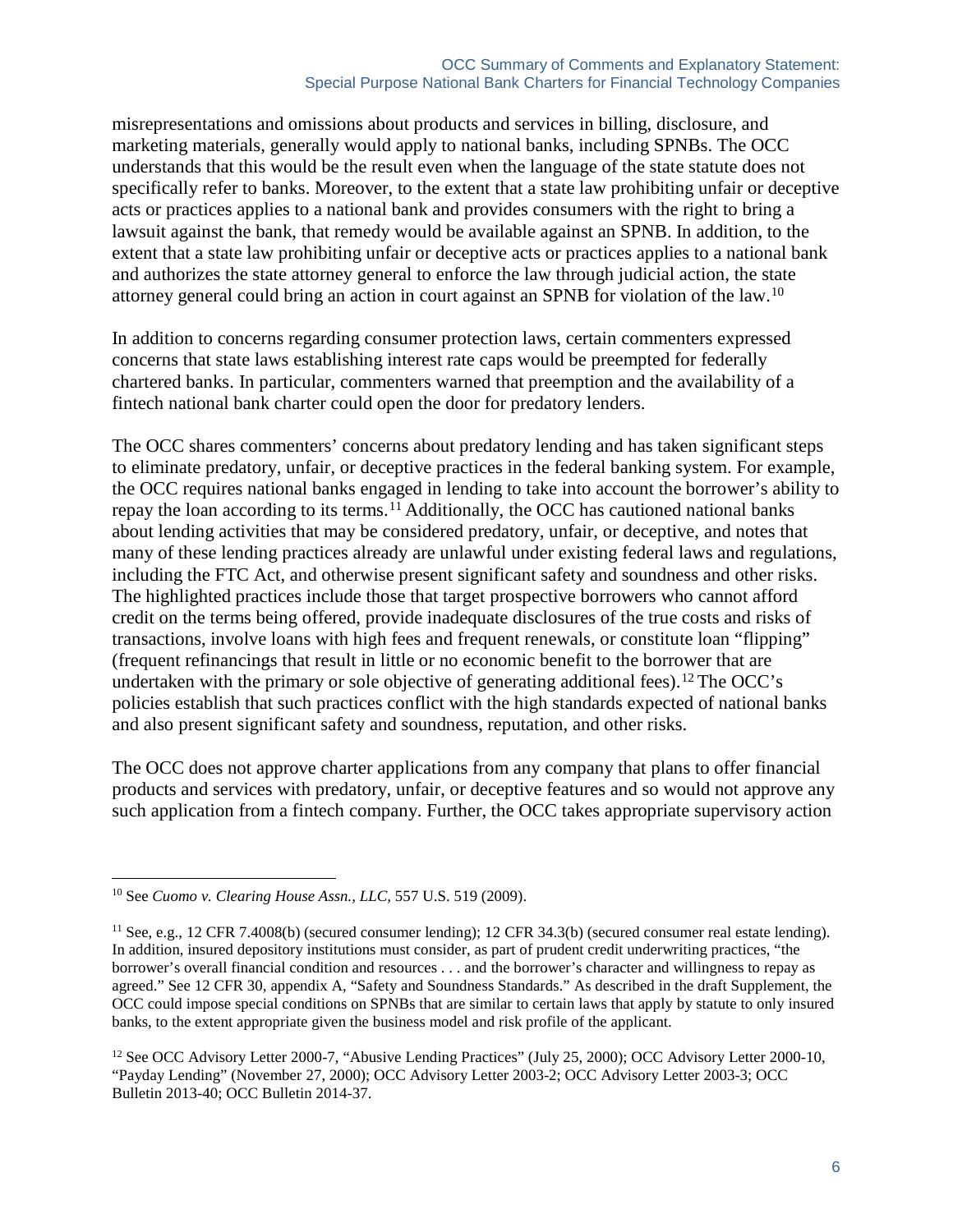to ensure compliance with applicable laws, address unsafe or unsound banking practices, and prevent practices that harm consumers.<sup>[13](#page-7-0)</sup>

Finally, it is important to remember that although a national bank can export the usury laws of the state in which it is located,<sup>[14](#page-7-1)</sup> Congress provided this same benefit to state-chartered banks in 1980, by giving insured state banks the same ability as national banks to extend credit under their home state usury rules.

#### **Small Business Protections**

In addition to consumer protections, many commenters urged the OCC to address gaps in protection for small business customers. Some commenters suggested that the OCC look to the Small Business Borrowers' Bill of Rights, an agreement by certain online lenders to provide certain disclosures to small business borrowers. Others suggested that the OCC impose consumer protections whenever an individual may be held personally liable for the loan.

Some commenters argued against the OCC's imposition of small business borrower protections, however, noting that Congress has not extended consumer borrower protections to small businesses. They noted that Congress has repeatedly recognized important distinctions between individuals and small businesses, such as their level of sophistication. Some commenters warned that imposing any such requirements could impede the flow of capital to more sophisticated borrowers.

Other commenters argued that small business lending is regulated sufficiently by such laws as the Fair Credit Reporting Act, the Equal Credit Opportunity Act, and the FTC Act, and, thus, additional protections are not required. Some commenters urged the OCC to rely on industry developed standards and not impose standards of its own.

The OCC would take appropriate supervisory action to ensure compliance with all applicable laws,<sup>[15](#page-7-2)</sup> including laws that address unfair or deceptive practices<sup>[16](#page-7-3)</sup> that affect small business borrowers.[17](#page-7-4) In addition, the OCC would expect an SPNB involved in lending to provide sufficient disclosures and clear information to ensure that all borrowers, including consumers and small businesses, can make informed credit decisions. The OCC recognizes the efforts by some companies in the online lending community to address this important issue. The OCC

<span id="page-7-0"></span> $13$  Federal consumer financial laws are supervised and enforced by either the OCC or CFPB as set forth in Title X of the Dodd–Frank Act.

<span id="page-7-1"></span><sup>&</sup>lt;sup>14</sup> See 12 USC 85.

<span id="page-7-2"></span><sup>&</sup>lt;sup>15</sup> Applicable laws include for example the Equal Credit Opportunity Act, the Fair Credit Reporting Act, and section 5 of the FTC Act.

<span id="page-7-3"></span><sup>&</sup>lt;sup>16</sup> The FTC Act, by its terms, does not limit the prohibition against unfair or deceptive acts or practices to individual consumers. 15 USC 45(a)  $($ "... unfair or deceptive acts or practices in or affecting commerce, are hereby declared unlawful").

<span id="page-7-4"></span> $17$  As previously noted, federal consumer financial laws are enforced by either the OCC or CFPB, as set forth in Title X of the Dodd–Frank Act.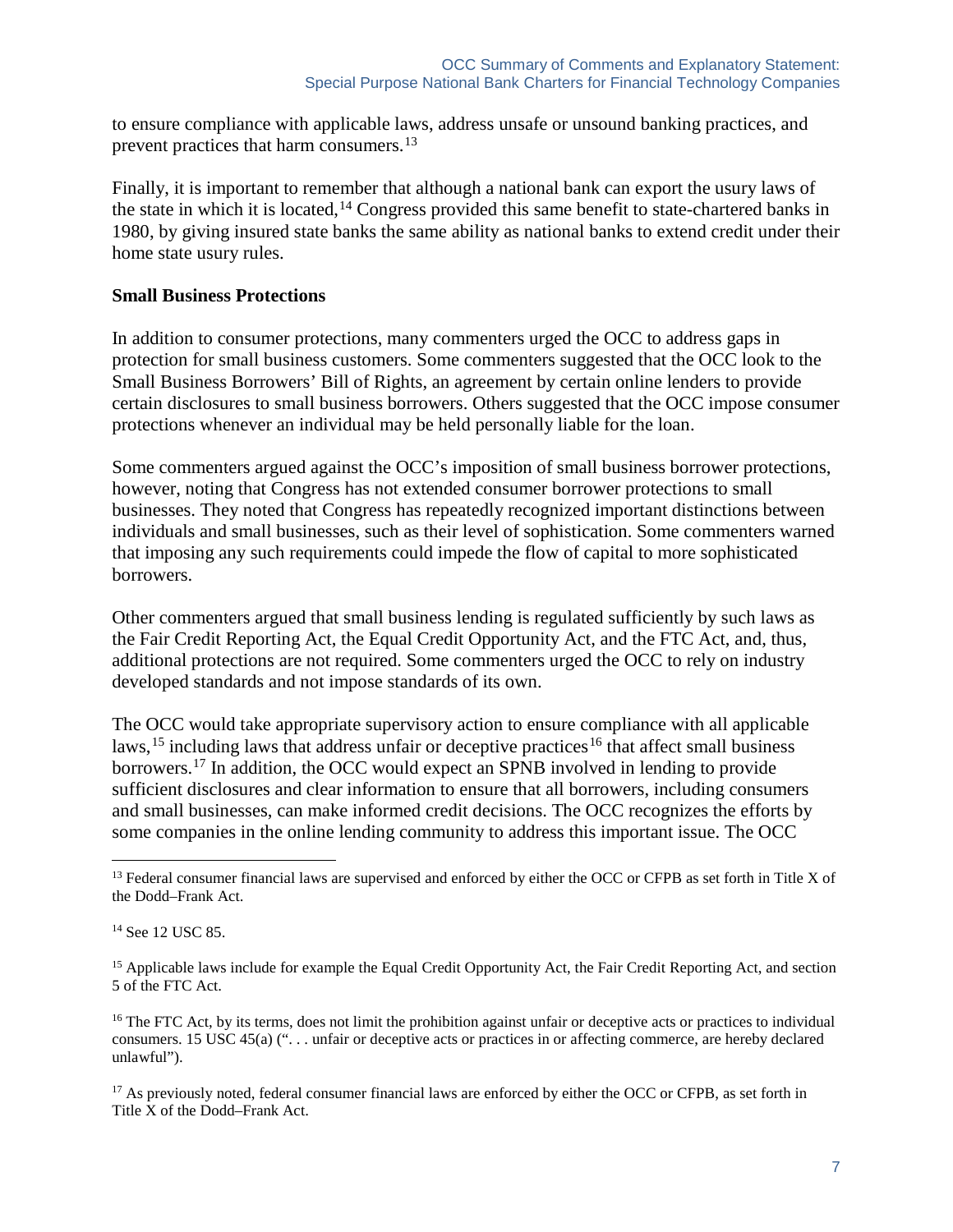would look favorably on an applicant's commitment to educate small business borrowers about their rights and responsibilities.

#### **Financial Inclusion**

The OCC's statutory mission includes ensuring that national banks provide fair access to financial services and treat customers fairly.<sup>[18](#page-8-0)</sup> To fulfill that mission, the OCC is guided by certain principles in determining whether to approve a charter application to establish a national bank. These principles include encouraging a national bank "to provide fair access to financial services by helping to meet the credit needs of its entire community" and "promoting fair treatment of customers, including efficiency and better service."[19](#page-8-1)

The OCC requires an applicant for a traditional national bank charter to submit a business plan that demonstrates how the proposed bank plans to respond to the needs of the community, consistent with the safe and sound operation of the bank.[20](#page-8-2) As outlined in appendix B to the draft Supplement, the OCC also would expect an applicant for an SPNB charter that intends to engage in lending or provide financial services to consumers or small businesses to include a financial inclusion plan as a component of its business plan. The nature of the commitment would depend on the entity's business model and the types of products or services it intends to provide.

The OCC received many comments on whether it should seek a financial inclusion commitment from SPNBs and how these institutions could promote financial inclusion. Many commenters argued that SPNBs can provide valuable services to underserved communities and should make a commitment to financial inclusion. They urged the OCC to require financial inclusion plans that include measurable goals and are formulated with input from the community. Without requiring a financial inclusion commitment, one commenter warned, many individuals and communities could remain underserved.

Other commenters were opposed to requiring such a commitment. Some commenters suggested that fintech companies naturally promote financial inclusion, and therefore no formal commitment is necessary.

Many commenters urged the OCC to be flexible in evaluating how different SPNBs promote financial inclusion. Some commenters proposed specific activities SPNBs could engage in to demonstrate their commitment. For example, a number of commenters suggested that SPNBs could establish financial literacy programs or provide funding for credit building and credit counseling services in low- and moderate-income communities. Other commenters viewed partnerships and investments as promising means for SPNBs to promote financial inclusion. Some commenters specifically identified Community Development Financial Institutions as potential partners or investments for SPNBs.

<span id="page-8-0"></span> $18$  See 12 USC 1(a).

<span id="page-8-1"></span><sup>&</sup>lt;sup>19</sup> See 12 CFR 5.20(f)(1)(ii) and (iv).

<span id="page-8-2"></span><sup>20</sup> See 12 CFR 5.20(h)(5).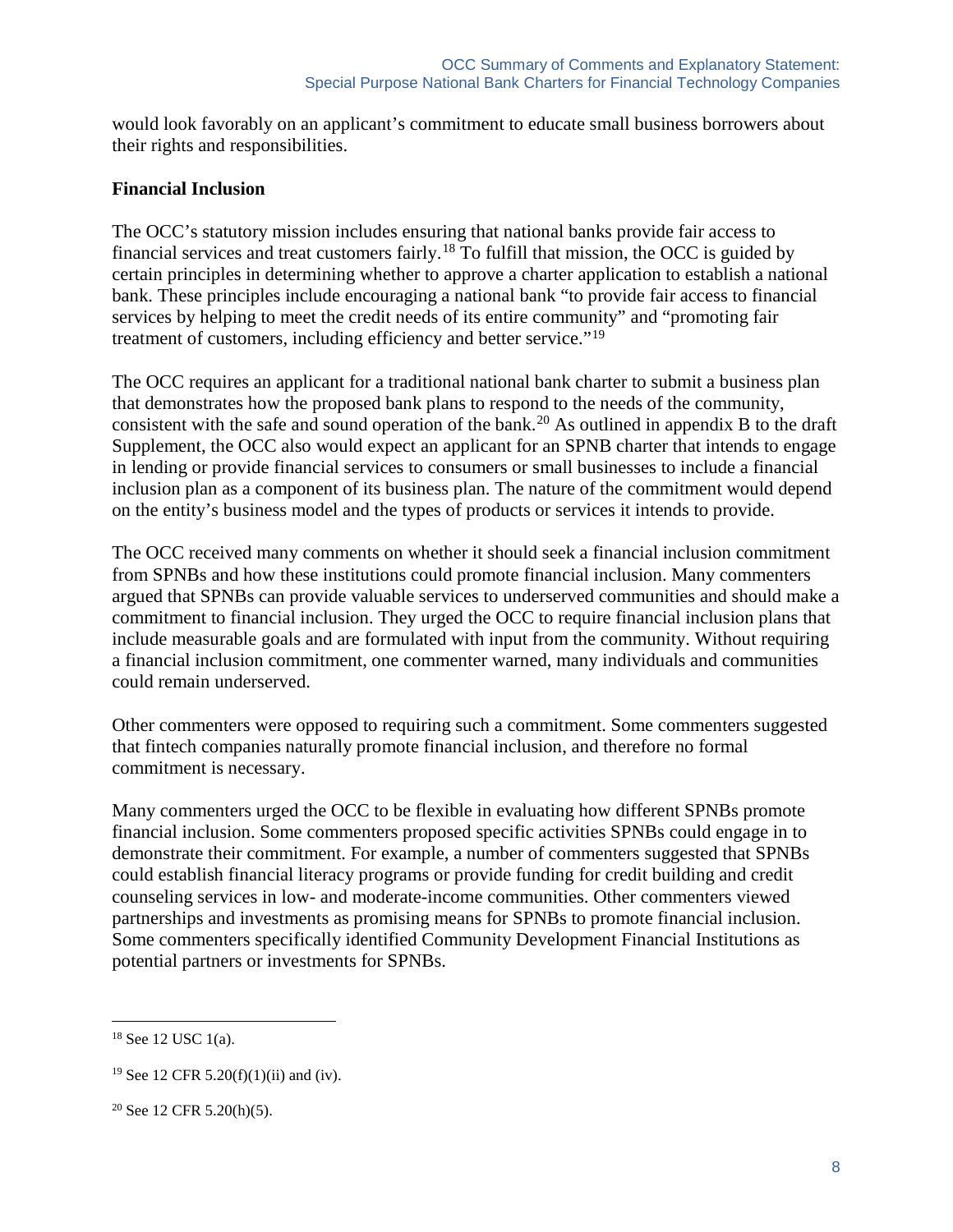The OCC agrees that many fintech companies have significant potential to expand access to financial services. To help ensure that this potential is realized, the OCC would expect a formal commitment to, and plan for, financial inclusion from SPNBs engaged in lending activities or providing financial services to consumers or small businesses.

The OCC also agrees that there are many different activities SPNBs could engage in to promote financial inclusion. The OCC encourages the development of innovative products or services designed to address the needs of low- and moderate-income individuals and communities. SPNBs could also demonstrate their commitment to financial inclusion in more traditional ways. For example, the OCC has supported national banks' participation in programs, such as financial literacy and credit counseling services, that improve individuals' understanding of the financial products and services that meet their needs. Investments in certain funds or organizations may also be part of an effective financial inclusion plan. The OCC looks forward to working with potential SPNB applicants on both new and conventional ways to promote financial inclusion.

#### **Regulatory and Supervisory Standards**

The OCC has been clear that it would hold companies granted SPNB charters to the same high standards of safety, soundness, and fairness that all other federally chartered banks must meet. As it does for all banks, the OCC would tailor these requirements based on the bank's size, complexity, and risk, consistent with applicable law. While most commenters agreed with that standard, some commenters urged the OCC to be flexible in its regulation and supervision of fintech companies that become national banks. For example, certain commenters questioned whether start-up fintech companies would be able to meet the OCC's standards, even when tailored to the companies' size, risk, and complexity. These commenters asked whether the OCC would consider adapting its standards for fintech start-ups, with some suggesting that the OCC consider separate, more lenient standards for start-ups.

The OCC is sensitive to commenters' concerns regarding the need for appropriate standards. As the prudential regulator for approximately 1,400 national banks and federal savings associations, including nearly 1,200 community banks and savings associations, the OCC is experienced in evaluating whether a proposed bank would be able to meet the criteria to become an SPNB. Size alone is not a disqualifying factor. As explained in the draft Supplement, there are, however, certain minimum statutory and regulatory standards an institution must meet to qualify for a national bank charter. For example, an applicant must demonstrate that the bank has a reasonable chance of success, will operate in a safe and sound manner, and will foster healthy competition. In evaluating whether an institution meets those standards, the OCC considers, among other factors, whether the organizers and proposed management have the appropriate skills and experience to operate as a national bank. Further, banks must maintain sufficient liquidity and adequate capital. Additional criteria are outlined in the draft Supplement and the "Charters" booklet of the *Comptroller's Licensing Manual.*

Other commenters emphasized the need for flexibility to give SPNBs the ability to innovate rapidly. For example, some commenters expressed concern that the OCC may require SPNBs to obtain the OCC's approval before making significant deviations from their business plans and that such a requirement could make them less nimble. Specifically, these commenters referred to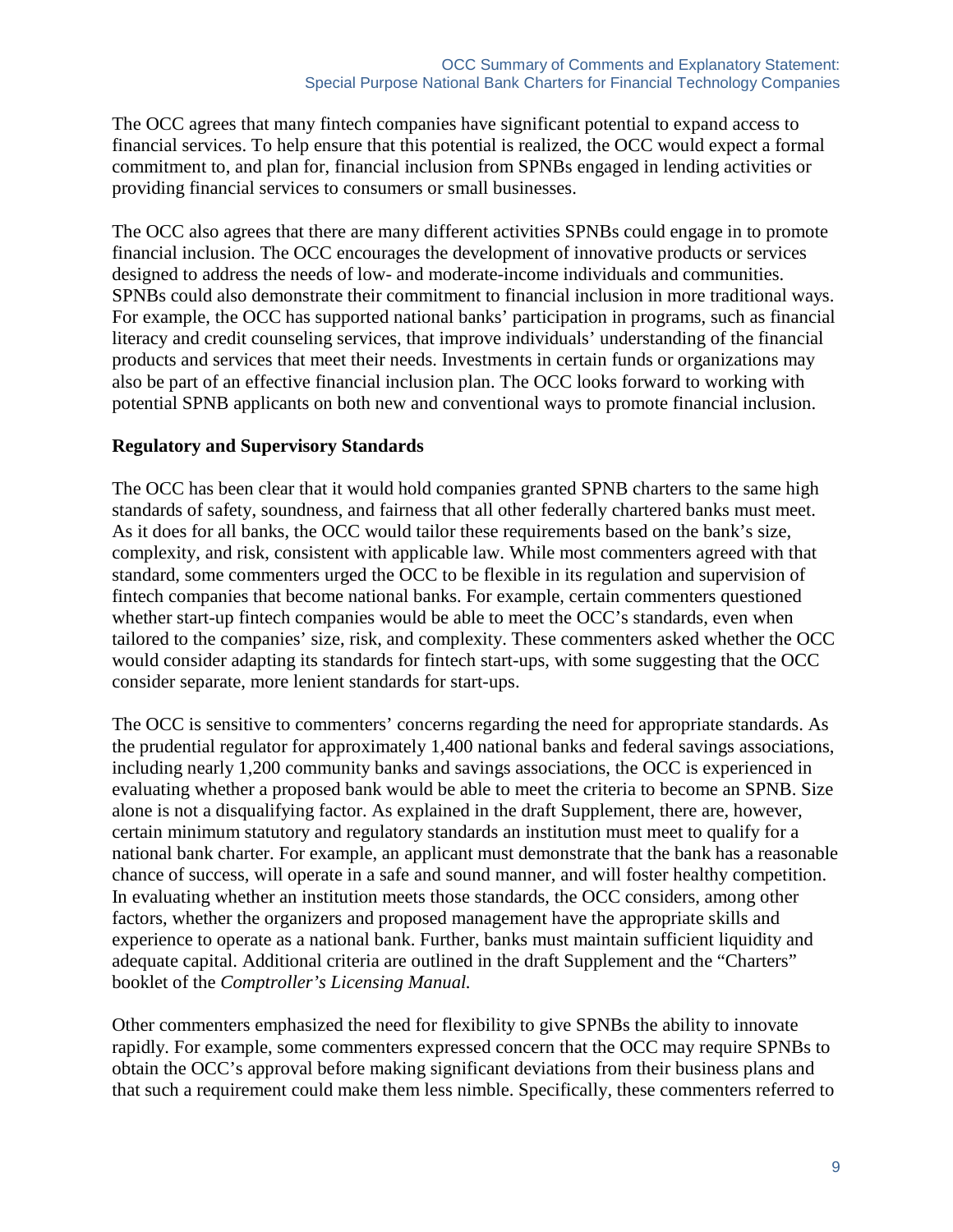the condition imposed on all de novo banks to provide notice and obtain a supervisory nonobjection letter from the OCC before making significant deviations from their approved business plans.

The OCC recognizes that certain deviations may be necessary and desirable to meet changes in market conditions or to introduce technological innovations that improve the customer experience. As explained in appendix F of the "Charters" booklet, however, new banks are particularly vulnerable to significant internal and external risks until they achieve a certain level of stability and profitability. The significant deviation condition provides the OCC with the opportunity to evaluate whether a proposed change could significantly increase a bank's risk profile and whether the bank can properly manage any increased risk.

It is also important to understand that the condition does not apply to all changes, just those changes that constitute significant deviations from a bank's business plan.<sup>[21](#page-10-0)</sup> For example, a bank may decide to significantly reduce its emphasis on its targeted niche (e.g., consumer or small business lending) in favor of expanding into another area (e.g., payments processing). In that case, the bank would need to obtain the OCC's supervisory non-objection before undertaking changes to its business plan or operations. The significant deviation condition, however, would not preclude limited testing or piloting of new products or services, provided the bank has put in place appropriate internal controls and protections for targeted customers.

#### **Capital and Liquidity Requirements**

Commenters also addressed potential capital and liquidity requirements for SPNBs. Some commenters felt strongly that capital and liquidity requirements should be as consistent with current national bank chartering requirements as possible. They argued that without consistent requirements, fintech companies chartered as special purpose national banks would have a competitive advantage. Others held that capital and liquidity requirements should be commensurate with the scope of activities contemplated in the company's charter application. Some commenters recommended that a fintech company chartered as a special purpose national bank only be required to have the capital and liquidity necessary to wind down its business plan without harming customers in the event of failure. Along these lines, some suggested that companies with simpler business models or a narrower range of services, such as an online lending platform, should have lower capital requirements than full-service national banks.

#### **Capital**

Like all national banks, SPNBs would be subject to the leverage and risk-based capital requirements in 12 CFR 3. As commenters pointed out, however, for any entities that have few on-balance-sheet exposures, it will be necessary to tailor an SPNB's capital requirements to capture the different risks associated with limited balance sheets or nontraditional strategies. The

<span id="page-10-0"></span> <sup>21</sup> See appendix F, "Significant Deviations After Opening," of the *Comptroller's Licensing Manual,* "Charters," pp. 105-06. The "Charters" booklet defines "significant deviation" as a "material variance from the bank's business plan or operations, or introduction of any new product, service, or activity or change in market that was not part of the approved business plan." Significant deviations may include, but are not limited to, significant deviations in the bank's projected growth, business strategy, lines of business, or funding sources.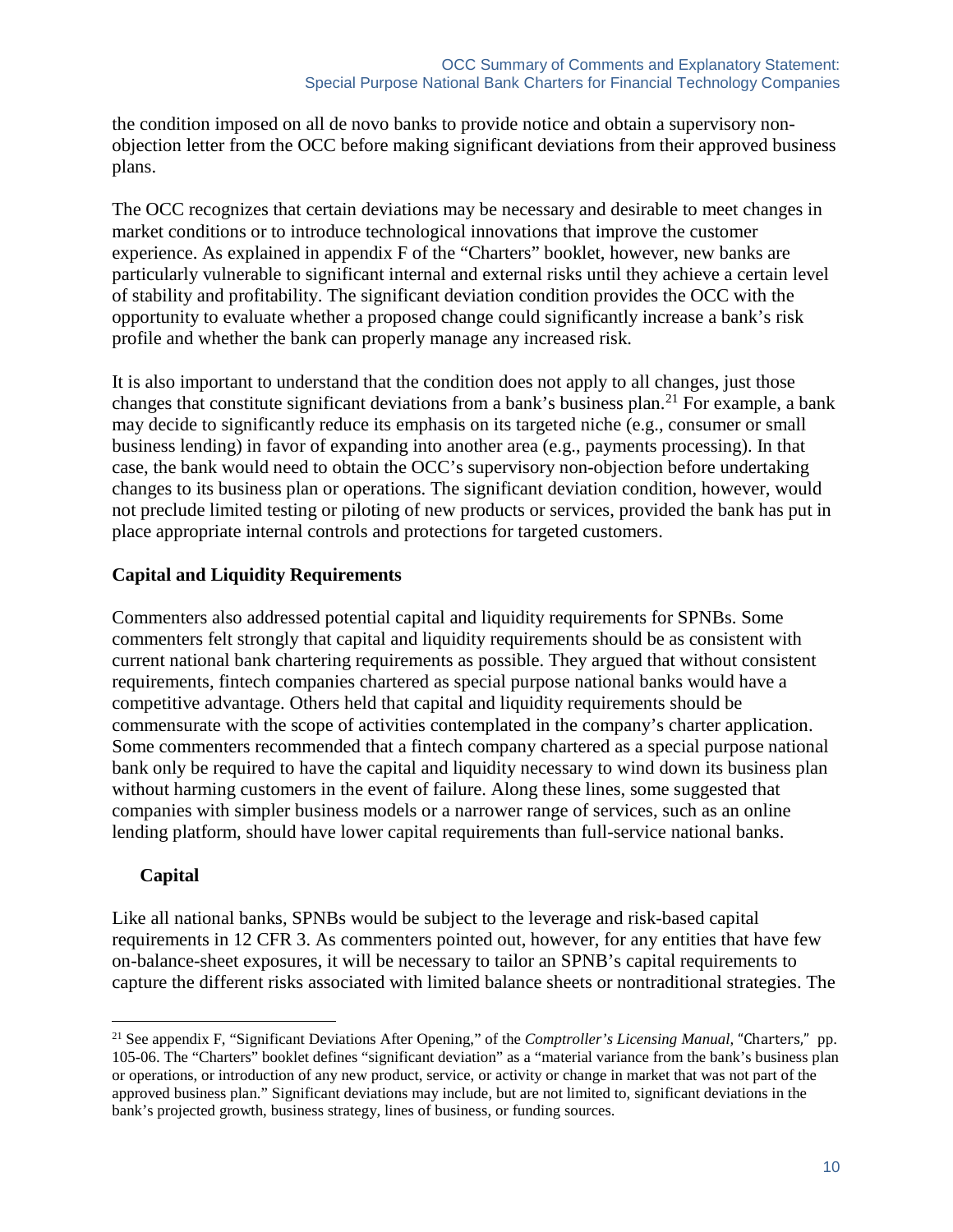OCC acknowledges that the minimum capital requirements set forth in 12 CFR 3, which measure regulatory capital levels relative to an entity's assets and off-balance-sheet exposures, may not be sufficient for measuring capital adequacy for some SPNBs. In those cases, the OCC will use alternative approaches to determine the appropriate capital requirement. As noted in the draft Supplement, the OCC has considerable experience imposing individual capital and liquidity requirements when appropriate.

Beyond those minimum requirements, capital levels must be commensurate with the risk and complexity of the bank's proposed activities (including on- and off-balance-sheet activities). The OCC's evaluation of capital adequacy considers the risks and complexities of the proposed products, services, and operating characteristics, taking into account factors such as the scope and nature of the bank's proposed activities, quality of management, and stability or volatility of sources of funds. The OCC also considers on- and off-balance-sheet composition, credit risk, concentrations, and market risk.

#### **Liquidity**

As with capital, the OCC would consider any applicant's specific business model when evaluating its liquidity profile and liquidity risk management. For other types of special purpose national banks, the OCC has imposed tailored requirements to ensure adequate liquidity. Such requirements could include entering into a liquidity maintenance agreement with a parent company or maintaining a certain amount of high-quality liquid assets.

Some commenters urged the OCC to require SPNBs to assess their liquidity needs over various periods and scenarios, including normal and stressed conditions. They highlighted that many fintech companies emerged during a period of strong credit conditions and have not yet been tested throughout a full credit cycle. One commenter suggested that fintech companies chartered as national banks engaged in lending be required to have adequate funds to meet a specified level of future loan originations, to ensure lending continues during a liquidity crisis.

The OCC is aware that many companies and business models have not yet operated in stressed conditions. As a result, the OCC expects any charter applicant to consider and address, among other items, projected borrowing capacity under normal and adverse market conditions. For instance, a fintech bank could establish a minimum number of months of current projected operating expenses to maintain adequate liquidity. In addition, the OCC believes SPNBs should establish comprehensive contingency funding plans, just as other national banks do.

#### **Charter Application Process**

While many commenters wanted flexible and tailored regulation, they also advocated for a clear understanding of the standards that would apply during the chartering process. In particular, they urged the OCC to make the application process transparent by establishing at the outset the conditions a fintech company would be required to meet. Other commenters advised the OCC to adopt a clear definition of "fintech" and identify the types of companies the OCC views as eligible for an SPNB charter.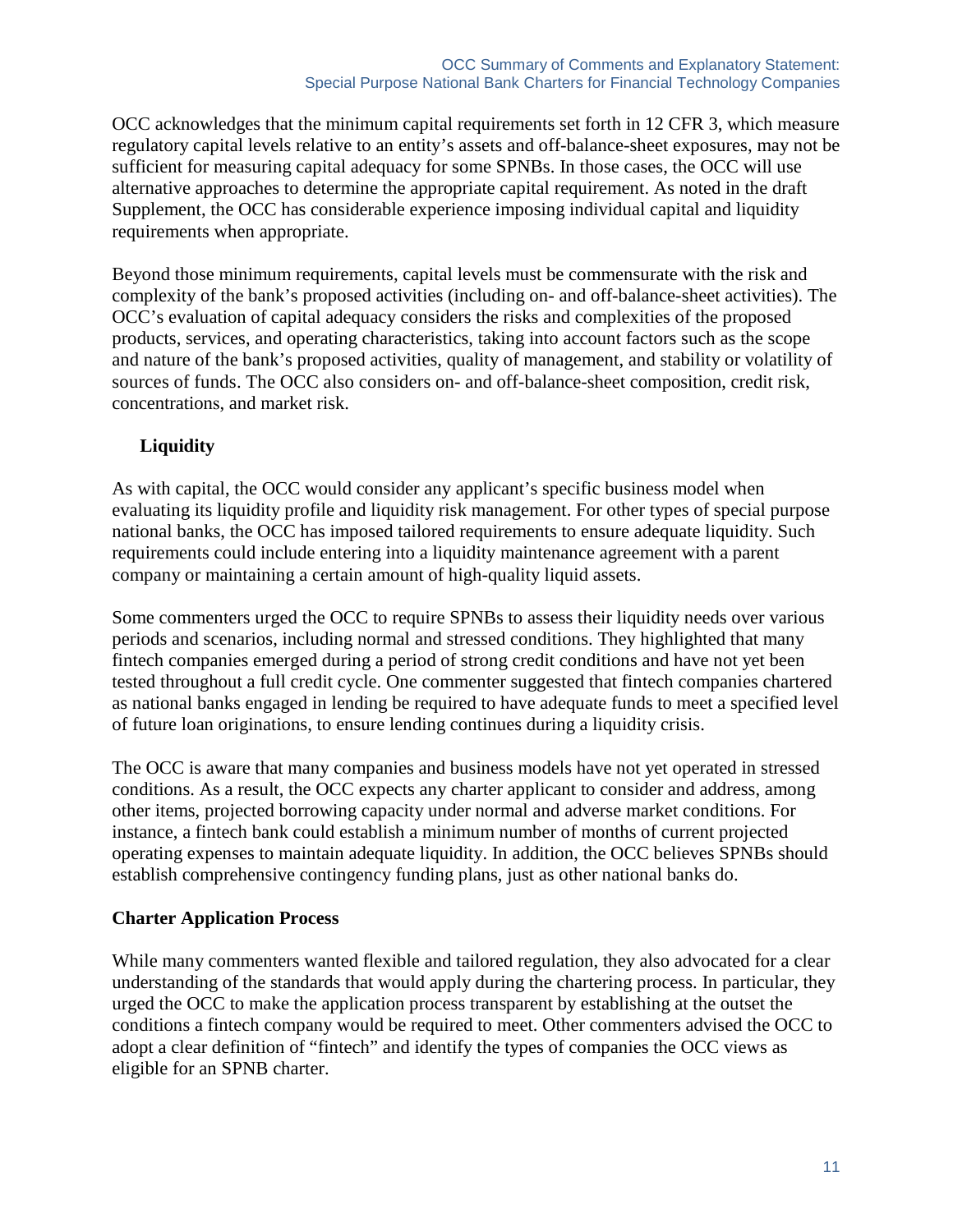Commenters also expressed concern that having the OCC make chartering decisions on a caseby-case basis could lead to inconsistent treatment. Certain commenters were concerned that exercising such broad discretion could put the OCC in the position of picking winners and losers. To ensure consistent treatment, a number of commenters urged the OCC to outline the criteria for charter approval clearly, limit the use of charter conditions and operating agreements, and make chartering decisions, including applicable conditions, publicly available.

The OCC strives to make the charter application process clear, understandable, and transparent. The OCC provides detailed information about this process in its charter regulation at [12 CFR](http://www.ecfr.gov/cgi-bin/text-idx?SID=bd897896c42c36e9a5878464f68a750c&mc=true&node=se12.1.5_120&rgn=div8)  [5.20](http://www.ecfr.gov/cgi-bin/text-idx?SID=bd897896c42c36e9a5878464f68a750c&mc=true&node=se12.1.5_120&rgn=div8) and in the "Charters" booklet. These materials list the OCC's criteria and requirements for charter approvals of national banks, including special purpose national banks. As discussed above, the OCC is also issuing for public comment a draft Supplement to the *Comptroller's Licensing Manual* for any fintech companies seeking an SPNB charter. In addition, applicants would have an opportunity to ask questions about the process, including the conditions for approval, through multiple prefiling meetings with OCC Licensing and supervisory staff. The OCC's [Office of Innovation](mailto:innovation@occ.treas.gov) also is available to facilitate the application process.

The decision to impose special conditions for approval of a charter application is made on the basis of many factors, including the applicant's business plan, proposed management, and relevant experience. Conditions may be imposed directly in the preliminary approval letter, or the OCC may require as a condition of approval that the applicant enter into an operating agreement. The operating agreement may impose safeguards to address certain aspects of a bank's operations, including growth, capital, or liquidity. The OCC publishes all conditional approvals, which disclose the existence of an operating agreement.

As the prudential regulator for national banks and federal savings associations, the OCC must exercise its judgment in deciding whether to approve a national bank charter to a particular company. As explained in the "Charters" booklet and the draft Supplement, the OCC's decision to approve a charter is guided by its mission to promote a vibrant and diverse banking system that benefits consumers, communities, businesses, and the U.S. economy. In general, the OCC would approve applications to charter an SPNB from any companies that have a reasonable chance of success, will provide fair access to financial services, will ensure compliance with applicable laws and regulations, and will promote fair treatment of customers and foster healthy competition.[22](#page-12-0)

#### **Coordination Among Regulators**

Many commenters urged the OCC to coordinate with other federal and state regulators to provide consistency and clarity regarding the regulation of fintech companies. Some commenters suggested this coordination could be achieved by the creation of an interagency working group or a special subcommittee of the Federal Financial Institutions Examination Council (FFIEC).

The OCC agrees with commenters that coordination among federal and state regulators is essential to fostering responsible financial innovation. The OCC will continue to engage with

<span id="page-12-0"></span> <sup>22</sup> The charter regulation, 12 CFR 5.20(e), *Comptroller's Licensing Manual*, "Charters," and the draft Supplement outline the factors the OCC considers in reviewing a charter application.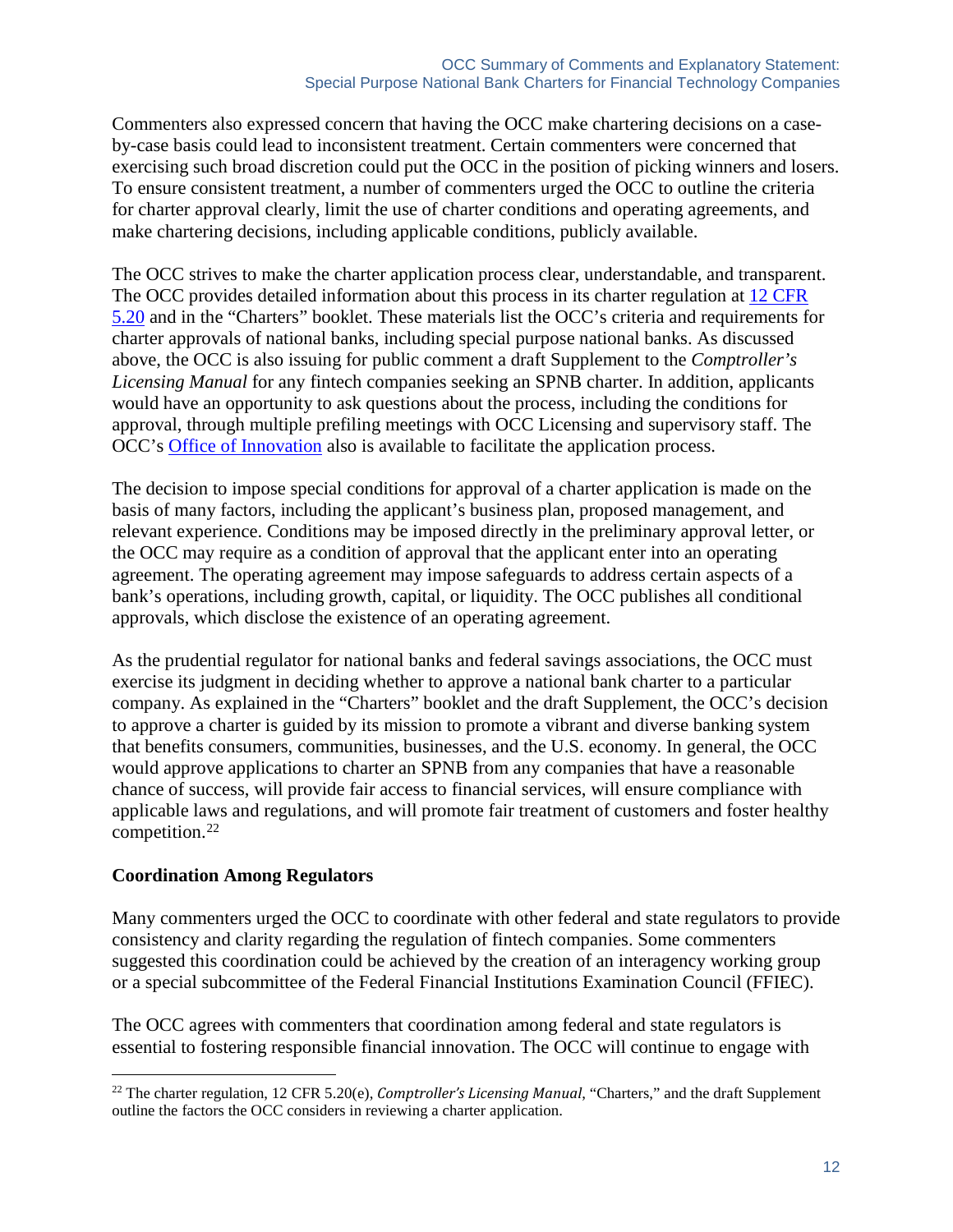other regulators in a collaborative way regarding financial technology to promote a common understanding and consistent application of laws, regulations, and guidance. The OCC regularly coordinates with other state and federal banking regulators through its participation in the FFIEC. For example, the OCC participated in the FFIEC's cybersecurity initiative to raise financial institutions' awareness of cybersecurity concerns and strengthen the oversight of cybersecurity readiness.[23](#page-13-0) The OCC also currently chairs the FFIEC Task Force on Consumer Compliance. In addition, the OCC collaborates with the CFPB on consumer-related matters, and the OCC is an active member of many of the U.S. Department of the Treasury's working groups and committees, including one for marketplace lending. The OCC also co-chairs the Basel Committee's Task Force on Financial Technology (TFFT).<sup>[24](#page-13-1)</sup> The OCC will continue to leverage these channels of communication to collaborate and share information regarding the chartering and supervision of SPNBs.

Depending on the structure of a fintech bank and the activities it conducts, other regulators may have oversight roles as well. As a result, any fintech company considering an SPNB charter likely will need to engage with other regulators in addition to the OCC. In considering applications, the OCC would coordinate as appropriate with other federal regulators with jurisdiction over the SPNB, including to facilitate simultaneous consideration of any applications or approvals that may be required by those regulators.

#### **Ongoing Supervision**

Commenters questioned how the OCC would supervise fintech companies that become national banks. Several commenters asserted that SPNBs should be subject to the same oversight and regular examination as traditional banks. Specifically, commenters noted the importance of having regular, rigorous examinations to ensure compliance with requirements regarding safety and soundness, Bank Secrecy Act/anti-money laundering (BSA/AML) provisions, financial inclusion, fair lending, and other applicable laws. Other commenters asserted that the OCC did not have the resources or expertise necessary to properly supervise fintech companies that would become SPNBs.

As discussed in appendix A of the draft Supplement, an SPNB would be subject to the same oversight and supervision as other national banks. The OCC's supervisory process for all national banks and federal savings associations establishes minimum supervisory standards, reflects the unique characteristics of each institution, and is responsive to changes within individual institutions and the markets where they compete. Consistent with the OCC's supervision of other national banks, the OCC's supervisory strategy for SPNBs would be tailored to each bank's business model and include on-site and off-site supervisory activities conducted by an experienced, knowledgeable examination team.

<span id="page-13-0"></span><sup>&</sup>lt;sup>23</sup> FFIEC Cybersecurity Awareness Initiative, available at [https://www.ffiec.gov/cybersecurity.htm.](https://www.ffiec.gov/cybersecurity.htm)

<span id="page-13-1"></span> $24$  The TFFT fosters financial stability through the assessment of the risks and supervisory challenges associated with innovation and technological changes affecting banking. The TFFT's work is currently focused on the impact that fintech has on banks and banks' business models, and the implications this has for supervision.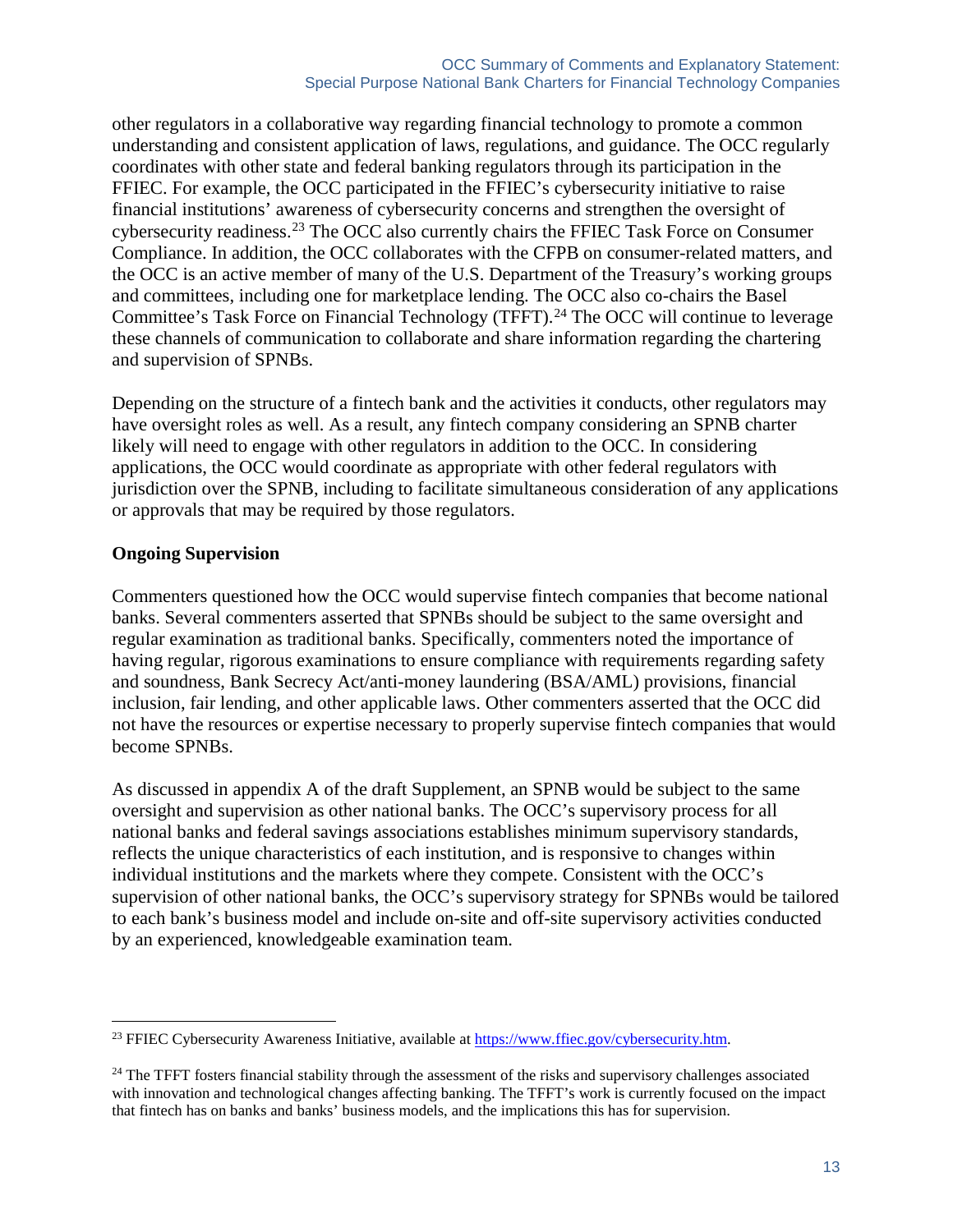The OCC has technical expertise in a number of areas that would likely be relevant for a newly chartered SPNB, including compliance with capital, liquidity, risk management, and consumer protection requirements. As it does with any other de novo charter, the OCC would leverage those examiners who have expertise appropriate for the bank's business model and activities. Likewise, dedicated licensing specialists, economists, other subject matter experts (e.g., those specialized in credit risk, compliance, financial inclusion, BSA/AML, operational risk, cybersecurity, or information technology), lawyers, and other staff would be assigned to individual charters, as appropriate, to support their supervision. For example, the examination team for a fintech company specializing in payment processing technology would be assisted by the OCC's Payments Systems Policy Group, whose expertise includes the latest innovations in payments systems, including distributed ledger technology. In addition, the OCC has significant experience assisting national banks in their assessment and management of risks associated with technology service providers and other third-party relationships.<sup>[25](#page-14-0)</sup> Further, to ensure consistency in OCC supervision, a dedicated Assistant Deputy Comptroller would oversee any SPNB.

Other commenters noted the importance of ensuring that SPNBs maintain robust compliance and risk management programs. As detailed in the draft Supplement, the OCC would require any SPNB to establish and maintain well-developed, robust compliance and risk management programs that address, among other things, BSA/AML, consumer protection, third-party risk management, and data and information security requirements. The OCC expects a bank's risk management systems to be commensurate to the size, complexity, and risks of its activities. Regardless of the risk management program's design, it should address the following: risk identification, risk measurement, risk monitoring, and risk control. For example, the OCC would expect SPNBs to have a rigorous cybersecurity framework in place to assess cybersecurity risks and respond to, manage, and defend against cyber attacks.

Some commenters recommended that the OCC develop and deploy technology to modernize its approach to regulation and supervision. The OCC is committed to broadening and increasing its expertise in areas related to innovation. As part of its Responsible Innovation initiative, the OCC is open to considering ways current procedures and processes can be improved through the use of technology.

#### **Chartering Authority**

Some commenters questioned the OCC's authority to charter SPNBs that are not authorized to offer FDIC-insured deposits. They asserted that the OCC could only charter non-deposit-taking banks when expressly authorized by statute, as is the case for trust banks, bankers' banks, and credit card banks. In these commenters' view, to be chartered as a national bank under the National Bank Act, the bank must engage in the "business of banking," which they suggest requires, at a minimum, taking deposits.

Under the National Bank Act, the OCC has broad authority to grant charters for national banks to carry on the "business of banking." The OCC has interpreted the "business of banking" to include any of the three core banking functions of receiving deposits, paying checks, or lending money. The Act does not require that a bank take deposits in order to be engaged in the

<span id="page-14-0"></span><sup>&</sup>lt;sup>25</sup> See OCC Bulletin 2013-29, "Third-Party Relationships: Risk Management Guidance" (October 30, 2013).